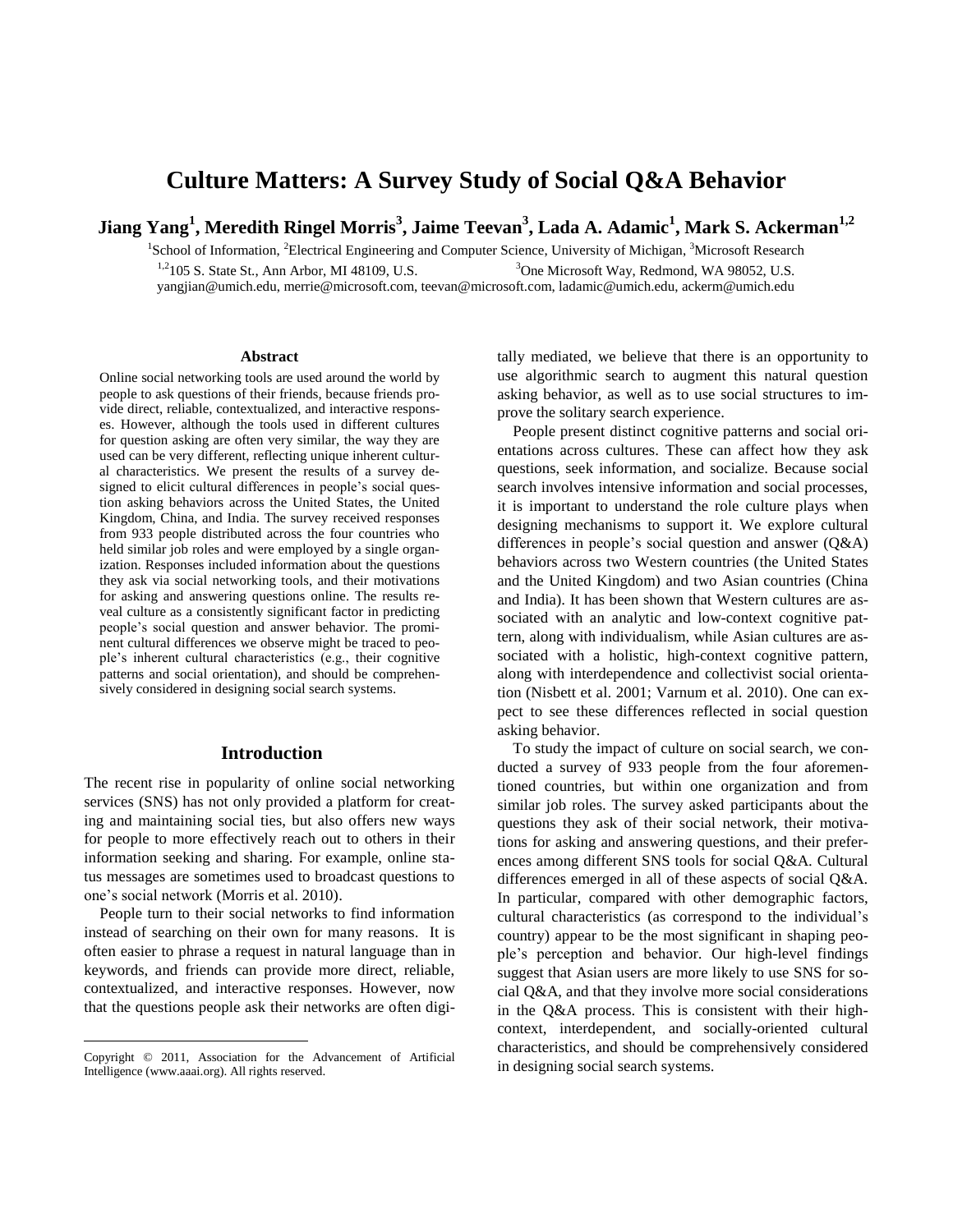# **Related Work**

## **Social Search**

The term social search broadly refers to the process of information seeking with the assistance of social resources, and includes the processes of search that draw upon usergenerated content or latent social structures (Morris et al. 2010). In order to understand the role and potential of social search, Pirolli (2009) developed a model of social information foraging, and Evans and Chi (2008) identified different stages when social interactions are involved during a search process.

Online social tools enable people to reach others efficiently in information seeking. Evans et al. (2009) distinguished between *public asking* and *targeted asking*, which can be supported by different types of social media. Question-answering sites support public asking by allowing people to seek answers from the world at large, and have gained tremendous popularity across countries; examples include Yahoo! Answers and Baidu Knows (Adamic et al. 2008; Yang & Wei 2009). On the other hand, people might target a specific community or part of their social network via SNS tools such as Instant Messaging (IM) (Nardi et al. 2000) or status message updates (Morris et al. 2010).

Questions asked of one's social network can lead to a more personalized, interactive answers than broadly targeted questions, and, in addition to finding information, can help strengthen social bonds. Morris et al. (2010) surveyed how people ask their social network through Facebook and Twitter status messages, and Efron and Winget (2010) analyzed questions asked on Twitter; both studies found a high proportion of subjective and socially-oriented questions.

#### **Cultural and Computer Mediated Communication**

In this paper, we look at the impact of culture on social search. In cultural sociology and psychology, East Asian cultures are often considered to demonstrate a more holistic pattern in contrast to the more analytic pattern of Western cultures. Thus Westerners tend to be contextindependent, more narrowly focused, and use formal logic, while East Asians are field-dependent, broadly focused, situational, and dialectical (Nisbett et al. 2001; Varnum et al. 2010). This difference corresponds to cultures' social orientation between individualism vs. collectivism: Western cultures value independence, individualism, autonomy, and self-achievement (Hofstede 1980); in contrast, Asian cultures emphasize interdependence, harmony, relatedness, and connection (Hofstede 1983; Singelis 1994; Triandis 1995). In addition, many generic differences associated with each culture may also interact with and shape the culture, such as value systems (Aristotelian vs. Confucian intellectual traditions) (Lloyd 1996; Pye 1985), religions (Dollinger 1988), economic ideology (Ralston et al. 2007),

and industrialization and geographic mobility (Kitayama et al. 2009).

Several dimensions have been identified to characterize culture: power distance, individualism, masculinity, uncertainty avoidance, context, and time (Hall 1976; Hofstede 1983; Hofstede & Bond 1988). With regard to the most relevant dimensions to the current study, Asian cultures are associated with high-context cognitive and social patterns, high tolerance for uncertainty, and polychronic time perception. Thus people tend to maintain deep, long-term, and multifaceted relationships that have high value and distinct boundaries, communicate with implicit and high-context information, be social-process oriented, and be highly distractible and susceptible to interruptions. In contrast, Western people are characterized by an explicit communication style, open-grouping, short and low-commitment relationships, linear time manner, and high uncertainty avoidance (Hall 1976; Hall 1990).

There is a rapidly growing literature on cultural issues related to how people interact with computers (Setlock & Fussell 2010), with a focus on the adoption and usage of collaboration tools. Asian users have been found to prefer multi-party chat, audio-video chat, and emoticons in IM (Kayan et al. 2006), to benefit more from rich communication media in negotiation (Veinott et al. 1999), and to be less satisfied with asynchronous communication (Massey et al., 2001). Setlock and Fussell (2010) found Asians involve additional considerations when deciding on appropriate communication tools, especially related to their ability to support social processes. Yang et al. (2010) found the social dynamics of an American-based Q&A site, Yahoo! Answers, to be more conversational than the Chinese site Baidu Knows and the Korean site Naver KnowledgeIn.

These differences in people's online collaboration may reflect the inherent cultural characteristics as suggested by cultural theories. Social Q&A and social search integrate information and social processes that are highly culturespecific; understanding this motivates our current study.

## **Survey Methodology**

In order to understand how culture affects people's social question asking behavior, we designed a survey and deployed it in four different countries. We selected two countries each from two cultural groups: the United States (US) and United Kingdom (UK) as representing a Western cultural orientation, and China (CN) and India (IN) as representing East and South Asian high-context cultures. Although the two countries in each group are generally similar, there are divergences within group as well as across group. For example, China has much higher long-term orientation and lower individualism indexes than India, according to Hofstede's cultural measures (Hofstede 2011).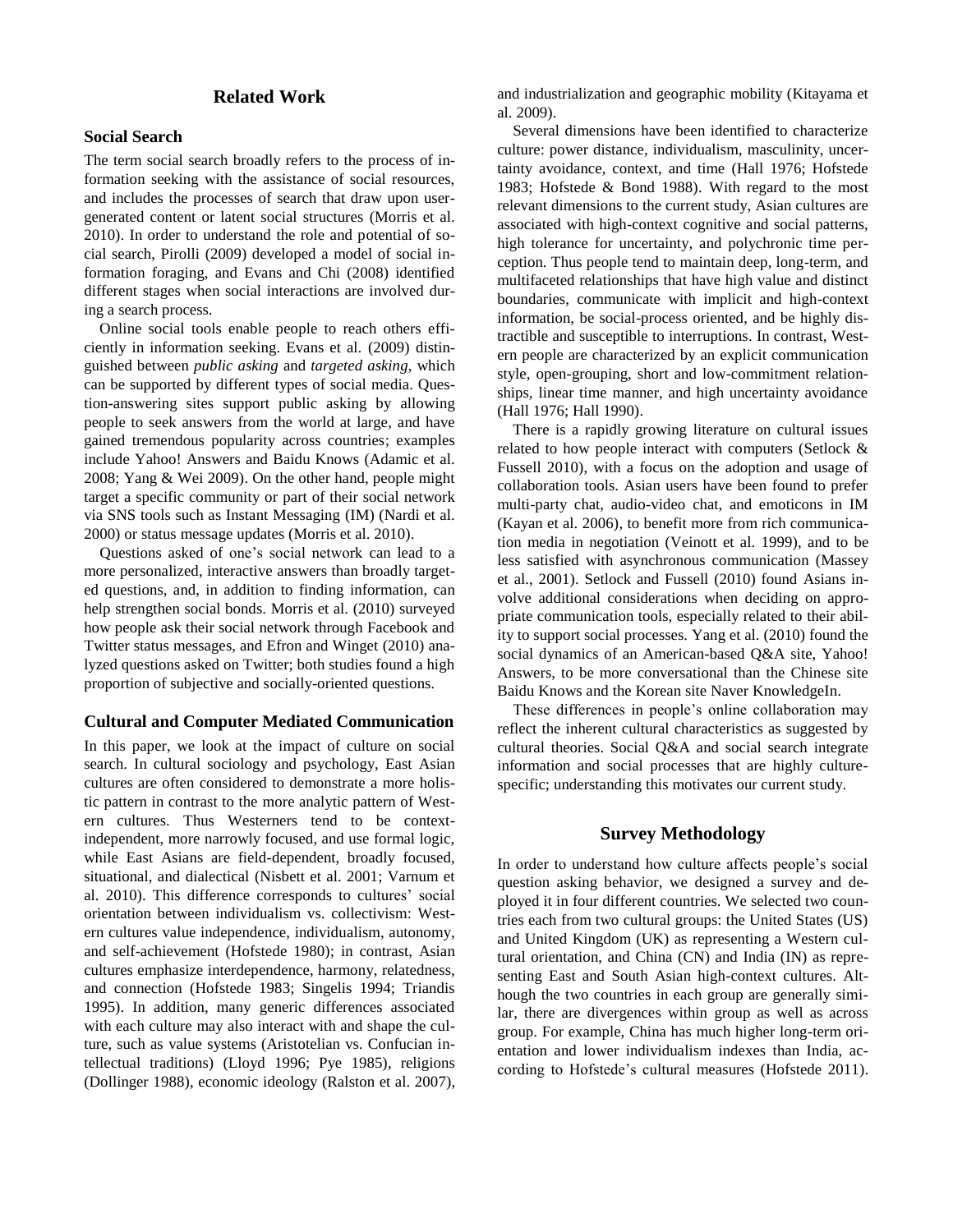

Figure 1. Percentage of participants with SNS status message Q&A experience, by country.

Thus Chinese might place greater value on long-term connectedness, harmony, and responsibilities to the collective.

The survey was designed to elicit usage and preference of SNS as a social Q&A tool, and the underlying motivations and concerns during the informational and social process. Building on work by Morris et al. (2010), we collected instances of people's social Q&A experience via SNS status messages by asking participants to copy and paste into our survey the most recent question they posted to their social network. These collected questions can thus be examined as a sample from the general distribution of all questions people ask to their social network through online SNS tools. In addition, respondents shared the motivations behind their asking and responding behaviors.

#### **Participants**

In total, 933 people completed the survey (UK: 265, US: 251; CN: 165, IN: 252). Participants were recruited by randomly sampling 1200 people from each country from the address book of a large multinational software corporation. The average response rate was 22% for each country except China, where it was 14%. Respondents received an entry in a drawing in exchange for their participation.

All participants were employees of the software company, to better control for other background variables. As such, they do not necessarily reflect a representative sample within a country's general population. However, they do represent people in similar job roles with similar education levels and technology access across the four countries. Additionally, educated, technologically savvy people tend to be early adopters whose behavior may lead the trend of the following few years.

#### **Analysis**

Since the primary focus of this study is to evaluate the cultural effects in people's social Q&A behavior, the main goal of the analysis has been to discover the cultural differences in the dimensions we measured. Since cultural differences are often susceptible to various confounding factors such as gender and age, we conducted regression analyses to control for these variables.

Our measures are of three types: 1) binomial (e.g., have SNS experience or not?); 2) nominal (e.g., question type);



sage, by participant's country.

and 3) ordinal (e.g., frequency of posting). We employed logistic regression models with specific modifications for each data type. We report the *p*-value for the Wald test of each factor in the regression model, controlling for all other factors. The *p*-value of a factor corresponds to the change of the goodness of fit (AIC or BIC) between models; thus, the *p*-value describes the size of the predictive power of culture relative to other factors.

# **SNS Use**

Overall, there was no significant difference in the amount of SNS use across culture, as measured by the frequency of status message updates. We use status message updates to quantify usage because it is a representative function of SNS and relevant for the social Q&A behavior we are studying. Respondents rated frequency on a six-level scale, from "never" to "multiple times a day." Although culture and gender were not significant factors, age was, with younger people updating more frequently  $(p<10^{-10})$ .

Almost half (45%) of respondents reported that they had used SNS status messages to ask questions of their social network. The proportion varied by age  $(p<0.0001)$  (with younger users more likely to ask questions) and by country  $(p<0.05)$ . As shown in Figure 1, individuals in the two Asian countries were more likely to have adopted SNS status messages for social Q&A. Respondents who reported asking questions through SNS tools were further asked to assess how often they did so. Figure 2 shows that participants from Asian countries reported higher frequencies of this kind of social Q&A behavior  $(p<0.001)$ .

The rate at which status message updates were used for question asking shows that in addition to asking questions more often, participants in China and India were more likely to co-opt their SNS status to ask a question. The regression on the difference of the frequency of updating status message versus asking questions (measured as a pseudoratio of status updates that are used to ask questions) indicates that culture is significant  $(p<10^{-6})$  while other variables (specifically, age and gender) are not.

Respondents reported which SNS services they used to post questions. In the US, UK, and India, Facebook was dominant (being reported by 97%, 78%, and 87% of participants respectively). Twitter was also popular (10%, 20%,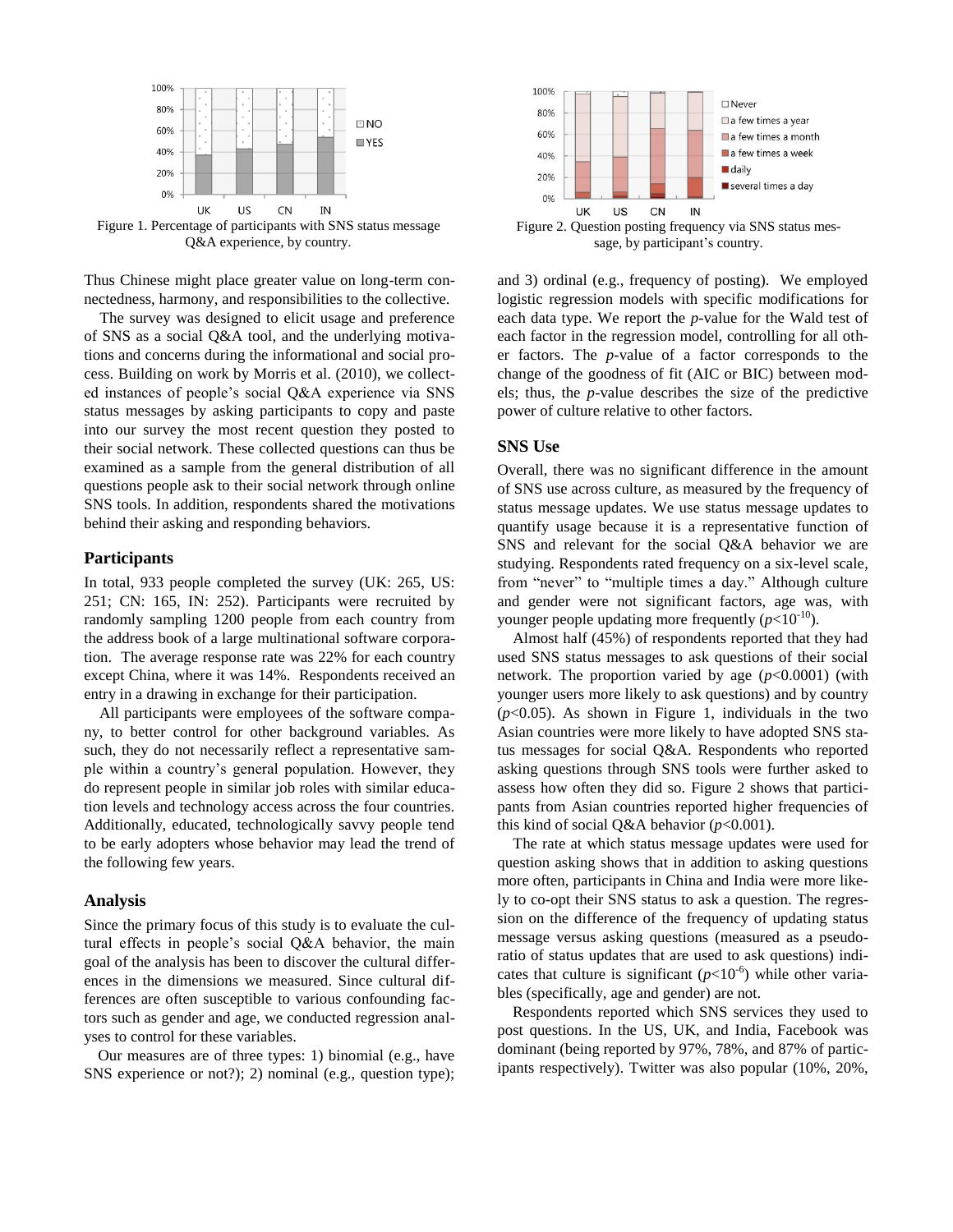

Figure 3. The distribution of sampled question type, by country.

and 4%), with some Indian respondents also using Orkut (9%). Chinese users used diverse SNS services. Kaixin and Renren, clones of Facebook in Chinese, accounted for onethird of the usage. Chinese respondents also used Windows Live Messenger (MSN) frequently (13%). A few users used Facebook (12%) and Twitter (4%), which must be accessed through virtual private network (VPN) services.

Participants who indicated having used SNS status messages for Q&A on any of these services were asked to copy and paste their most recent question into the survey. The variation among these questions provides a rich picture of the differences in Social Q&A across cultures.

## **The Questions Posed to Social Networks**

We collected 420 examples of status message questions. The provided questions were, on average, asked within one month of the survey. Here we examine the different habits across cultures regarding the types, topics, and importance of these questions, as well people's motivations for asking. The reader should bear in mind that the survey population might tend to ask more technology questions than typical, and may have self-censored the questions chosen to share.

#### **Question Types**

We begin by looking at how question *type,* or the nature of a question, varied across culture. We adopt the categories from Morris et al. (2010)'s study that identified eight frequent types of questions people ask their social network through SNS tools. Respondents self-classified the type of the questions they provided. Figure 3 displays the distributions of the sampled questions across the 8 types. Consistent with prior findings in (Morris et al., 2010), questions belonging to the *Recommendation*, *Opinion*, and *Factual Knowledge* question types compose the majority of the questions in all four countries.

Cultural differences emerge in *Rhetorical* and *Social Connection* questions. In particular, Asians (and especially Chinese) tended to ask more *Social Connection* questions (*p*<0.01), and were less likely to ask *Rhetorical* questions  $(p<0.05)$ . This might suggest that Chinese users tend to utilize social Q&A for very practical social purposes. For ex-

| #            | <b>Reason</b>  | <b>Culture</b> |                         |
|--------------|----------------|----------------|-------------------------|
| a            | Travel         | $p = 0.63$     | a                       |
| b            | Technology     | $p = 0.01$     | $\mathbf b$             |
| $\mathbf c$  | Shopping       | $p = 0.58$     | $\mathsf{C}$            |
| d            | Science        | $p = 0.61$     | $\mathsf{d}$            |
| e            | Restaurants    | $p = 0.03$     | e<br>$\Box$ IN          |
| f            | Relationship   | $p = 0.15$     | f<br>$\Box$ CN          |
| g            | Home/Family    | $p = 0.89$     | g<br>U S                |
| h            | Health/Beauty  | $p = 0.45$     | h<br>$U$ UK<br>i        |
| $\mathbf{i}$ | Finance        | N/A            | j                       |
| j            | Ethics         | $p = 0.34$     | $\mathsf k$             |
| k            | Entertainment  | $p = 0.005$    |                         |
| 1            | Current events | $p = 0.099$    | m                       |
| m            | Career         | $p = 0.003$    | n                       |
| n            | Art/Lit        | $p = 0.86$     | 10%<br>20%<br>0%<br>30% |

Table 1. Cultural effects of question topic. (*p*<0.05) marked in gray.

Figure 4. Frequencies of topics, by country.

ample, one participant directly asked, "Who knows [person's name] and [another person's name]?" and another requested, "Please contact me if you are going to Renqiu [a city] from Beijing on New Year's day."

There are some differences across gender and age as well. For example, older people were more likely to ask *Factual Knowledge* ( $p=0.01$ ) questions, and men were less likely to ask *Social Connection* (*p*<0.05) and *Rhetorical*  (*p*<0.05) questions.

## **Question Topics**

Another dimension of a question is its *topic*. Building on the social Q&A topics identified by Morris et al. (2010), we asked participants to self-categorize their sampled questions into 14 categories. As shown in Figure 4, *Entertainment* and *Technology* are the most popular topics respondents asked their social networks about, followed by *Travel* and *Home/Family*.

Topical differences among countries emerge. Table 1 presents the regression results of cultural effects controlling for other demographic variables. The largest difference appears in the *Entertainment* category, in that Indian respondents were the least likely to ask questions of this topic while it is the most common topic for the other three countries. Asian respondents tended to ask more questions about *Career*/*Professional* (e.g., "Anybody looking for Developer openings we have DEV openings"). This is consistent with social networks playing a more pronounced role in China and India in actual *networking*, or finding jobs and opportunities through one's acquaintances (Bian & Ang 1997; Iversena et al. 2009; Knight & Yueh 2008).

Interestingly, Chinese respondents were more likely to ask for restaurant recommendations. This might be related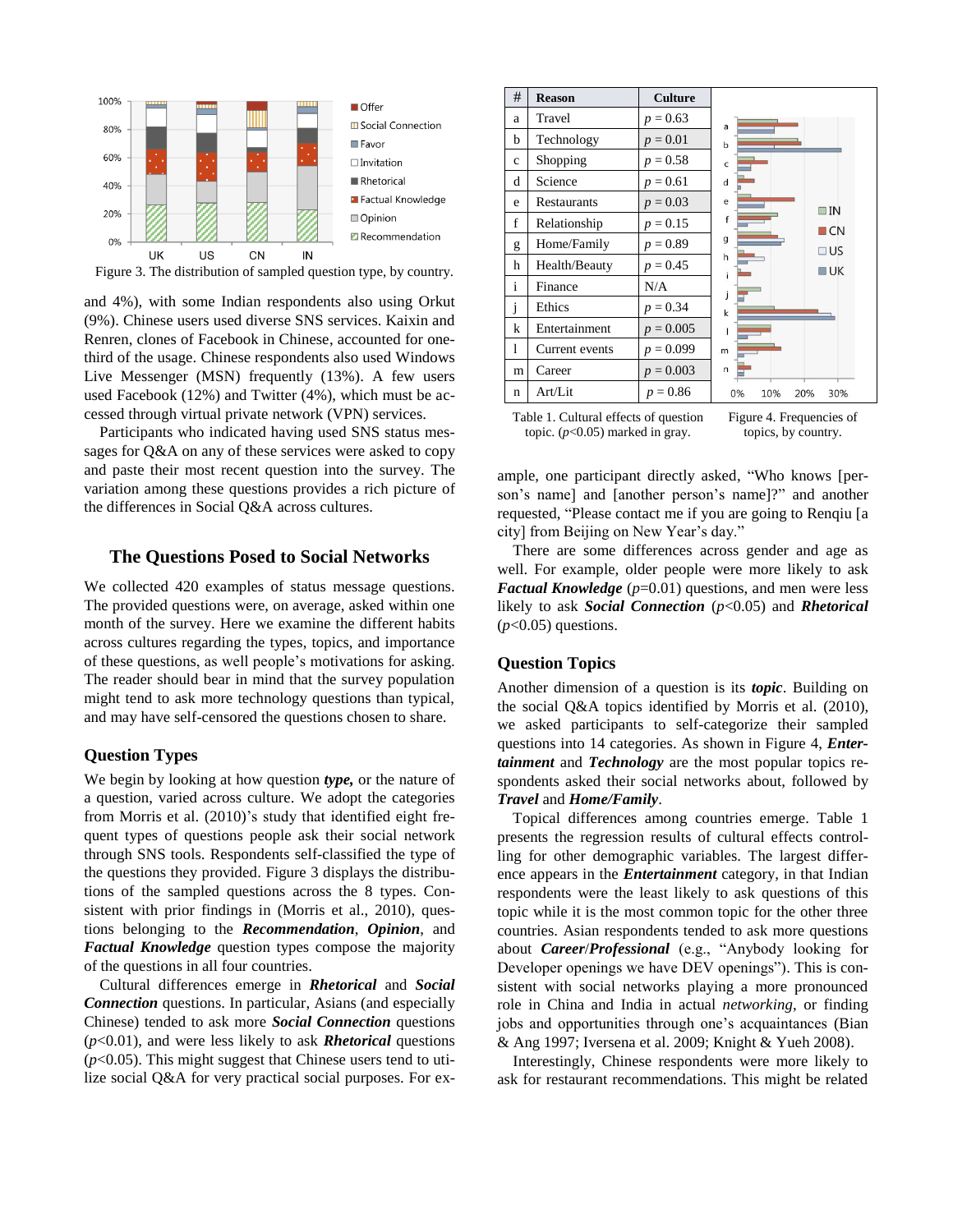



to a tradition of frequent banquets and information needs for the diverse Chinese cuisine. In addition, in topic *Current Events*/*News*, there is a marginal difference between Asian countries and the UK. There can be relatively limited access to news through mainstream media in China. For example a Chinese participant asked, "I heard there was an earthquake in Shanghai today?" However, this is not the case for India, and follow-up studies are necessary to examine this relationship in greater detail.

The regression tests indicate that culture explains more of the variance in individuals' topic preference in social Q&A than other variables. Less significant effects include women tending to ask about *Home*/*Family* (*p*<0.001), and older respondents tending to ask about *Careers*  $(p<0.01)$ .

#### **Perceived Importance of Questions**

Participants tended to perceive their questions as more important in Asia than in the West (UK  $\lt$  US  $\lt$  CN  $\lt$  IN). Participants who reported having a recent experience of social Q&A through SNS status messages were asked to evaluate how important it was for them to obtain an answer. Importance was measured on a 7-point Likert scale, from  $1 =$  very unimportant to  $7 =$  very important. Figure 5 shows the distribution of importance scores respondents assigned to their questions. The cultural effect is significant  $(p<0.005)$ , while the control demographic variables are non-significant in this measure.

#### **Motivations for Asking**

Respondents further selected the reason(s) that made them choose to pose their question to their social network. Figure 6 shows the frequencies of each reason and Table 3 presents the regression results of cultural effect controlling for other demographic variables.

The main reasons cited for engaging in social Q&A were that information obtained from one's social network was more trusted, of higher quality, more contextual, and more personal. Many reported deriving social utility from asking by, for example, staying socially connected, letting others know about their interests, and having fun. Relative to the above cited social and informational utilities, few cited having difficulty finding information with traditional search engines as a motivation for turning to social Q&A.

Culture again plays a role in people's motivations to ask their social networks. Chinese respondents were less likely



tions for asking. $\frac{2}{3}$ motivations.

to ask questions just for fun, although they did pose questions to make others aware of their interests and to stay socially connected. This is consistent with two social characteristics associated with Chinese culture: 1) in a highcontext and collectivist culture, people maintain deep, long term and multifaceted social relationships (Hall 1976, 1990); and 2) as a prevention regulatory focused culture which seeks safety and responsibilities and avoids losses, Chinese might prioritize "fun" less than in a promotion focused culture (Higgins 1997; Lee et al. 2000). In addition, Chinese and Indian respondents were more motivated to seek information provided by their particular social network, as reflected in a higher need for answers "from targeted people" and "subjective opinions." This echoes their high-context culture, in that people in such cultures might prefer that flexible and contextualized information that can be generated by through social Q&A interactions.

Interestingly, people from both China and India reported asking questions of their networks because it was easier. This might reflect two interrelated factors: 1) a highly socially-bonded culture could foster a more efficient mechanism for mutual help (e.g., undirected social reciprocity); 2) people in these cultures may feel comfortable and familiar with the strategies for social Q&A. This suggests that Chinese and Indians might have a higher readiness for social search mechanism designs that involve incentives.

 $\overline{a}$ 

<sup>&</sup>lt;sup>2</sup> The *p*-values correspond to Wald tests of combined culture variables in the model. Individual pairs (e.g., "CN/US") correspond to the significance of dummy variables in the logistic regression.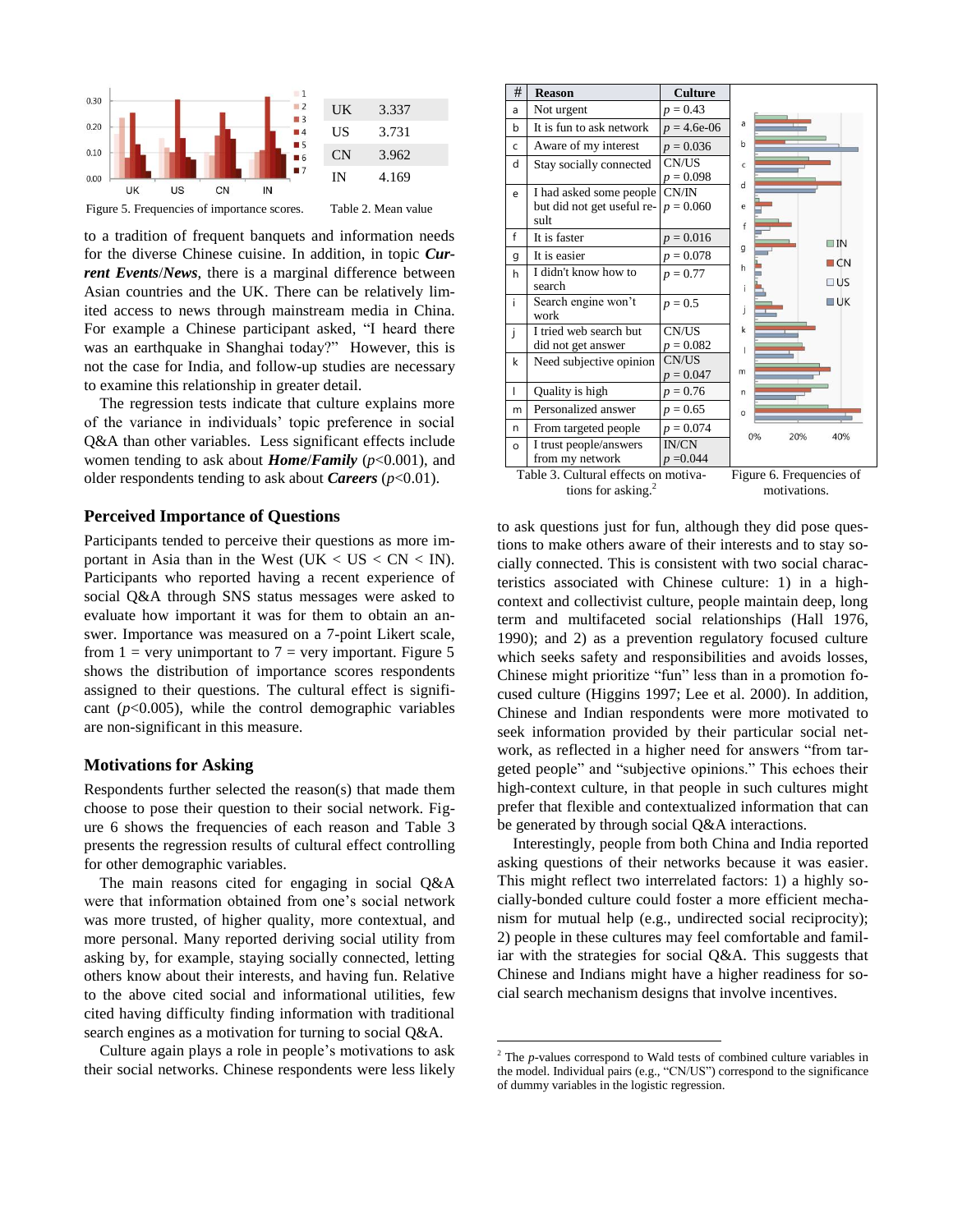

We also notice that although trust is the primary reason among Indian participants for asking a question, they were less likely to report this reason than Chinese participants. Trust was particularly important to Chinese participants, and we observed three instances where they asked for receipts from others to use for their own reimbursement. This is a common way for Chinese people to get paid by their employer; they submit irrelevant receipts to get "reimbursed" and thus avoid taxes. This kind of social request can only be conducted within a reliable social network.

## **(De)Motivations for Answering**

Participants were also asked about how they typically respond when they see a Q&A request from their social network. Figure 7 plots the distribution of respondents who have different frequencies of answering questions through SNS tools. Age plays a significant role  $(p<10^{-8})$ , in that younger people tend to answer more frequently, just as they also more frequently ask and update status through SNS tools. Cultural effects are the second most significant  $(p<10<sup>-4</sup>)$  as we can see that Asian countries are associated with higher answering frequencies, which is consistent with their preference of asking through SNS.

## **Motivations for Answering**

Participants reported on the factors that they believed motivated them to answer questions posted on SNS (see Table 4 and Figure 8). Altruism ("I want to help my friends/colleagues") and feeling good ("I enjoy being help-

| # | <b>Reason</b>                    | <b>Culture</b> |                                |
|---|----------------------------------|----------------|--------------------------------|
| a | I want to help friends           | $p = 0.96$     | a                              |
| b | I will get help if I help        | $p = 4.7e-08$  | b                              |
| C | To be connected                  | $p = 2.7e-0.5$ | C                              |
| d | I enjoy being helpful            | $p = 0.16$     | d<br>$\Box$ IN                 |
| e | Answering is fun                 | $p = 0.76$     | e<br>ICN                       |
| f | I am an expert                   | $p = 0.6$      | I US<br>g<br><b>JUK</b>        |
| g | I have time                      | $p = 0.0005$   | $\mathsf{h}$                   |
| h | I am interested                  | $p = 0.0008$   | 1                              |
| i | We have good a rela-<br>tionship | $p = 0.35$     | $\mathbf k$                    |
|   | The asker helped me              | $p = 0.51$     | 80%<br>0%<br>60%<br>20%<br>40% |
| k | It is expected of me             | $p = 0.0033$   |                                |





ful to others") are the most common reasons across all countries, followed by "I am interested in the question," "I have good relationship with the asker," and "I want to be connected through these interactions."

Culture interacts with motivation in the following way. Asians, and especially Chinese, were motivated by the expectation of social reciprocity. A particularly common motivation for those two countries was that they "will be helped if [they] help others." They were also more likely than Westerners to consider answering as a way of maintaining social bonds. Both motivations imply a higher emphasis on social ties and obligations. Further indications that obligation is a motivating factor in social question answering in India is that respondents were more likely to feel that they were "expected" to answer, and less likely to be interested or have time.

Other demographics only entered into motivations to answer in that women were more likely than men to factor how much time they had into motivation  $(p<0.01)$ .

#### **Reasons to Not Answer**

The main reasons cited for not answering included being uninterested, being too busy, or not knowing the answer, with Chinese participants admitting to not knowing the answer slightly more often than others (see Table 5 and Figure 9). For Chinese, privacy was the most cited reason for not answering. Potentially, in a high-context culture where government censorship is common, people might want to provide more personalized and contextualized answers to the asker individually. On the other hand, Indian respondents consistently gave less consideration to interestingness and time availability as constraints.

Not knowing the asker very well appears to be a more important reason for not answering among the two Western countries than for the two Asian countries. Previously we saw that Chinese and Indian participants were more likely

| #            | <b>Reason</b>                                                          | <b>Culture</b> |                                        |
|--------------|------------------------------------------------------------------------|----------------|----------------------------------------|
| a            | Don't know the answer                                                  | $p = 7e-04$    |                                        |
| $\mathsf{h}$ | I am afraid to be wrong<br>in public                                   | $p = 0.12$     | a<br>$\mathbf b$                       |
| $\mathsf{C}$ | Have privacy concern                                                   | $p = 2.2e-06$  | $\Box$ IN<br>$\mathsf{C}$<br>$\Box$ CN |
| d            | Questions posted public- $p = 0.17$<br>ly do not seem serious to<br>me |                | $\Box$ US<br>d<br><b>UK</b><br>e       |
| e            | I don't have time                                                      | $p = 0.045$    |                                        |
| $\mathsf{f}$ | Not interesting                                                        | $p = 0.026$    | g                                      |
| g            | Don't know the asker<br>very well                                      | $p = 0.0047$   | h                                      |
| h            | The asker was not very<br>responsive before                            | $p = 0.82$     | i.                                     |
| i            | Asker is lazy and could<br>have found the answer                       | $p = 0.069$    | 0%<br>20% 40% 60% 80%                  |
|              | -----------                                                            |                |                                        |

Table 5. Cultural effects in answering demotivation. Significant values (*p*<0.05) marked in gray.

Figure 9. Frequencies of reasons.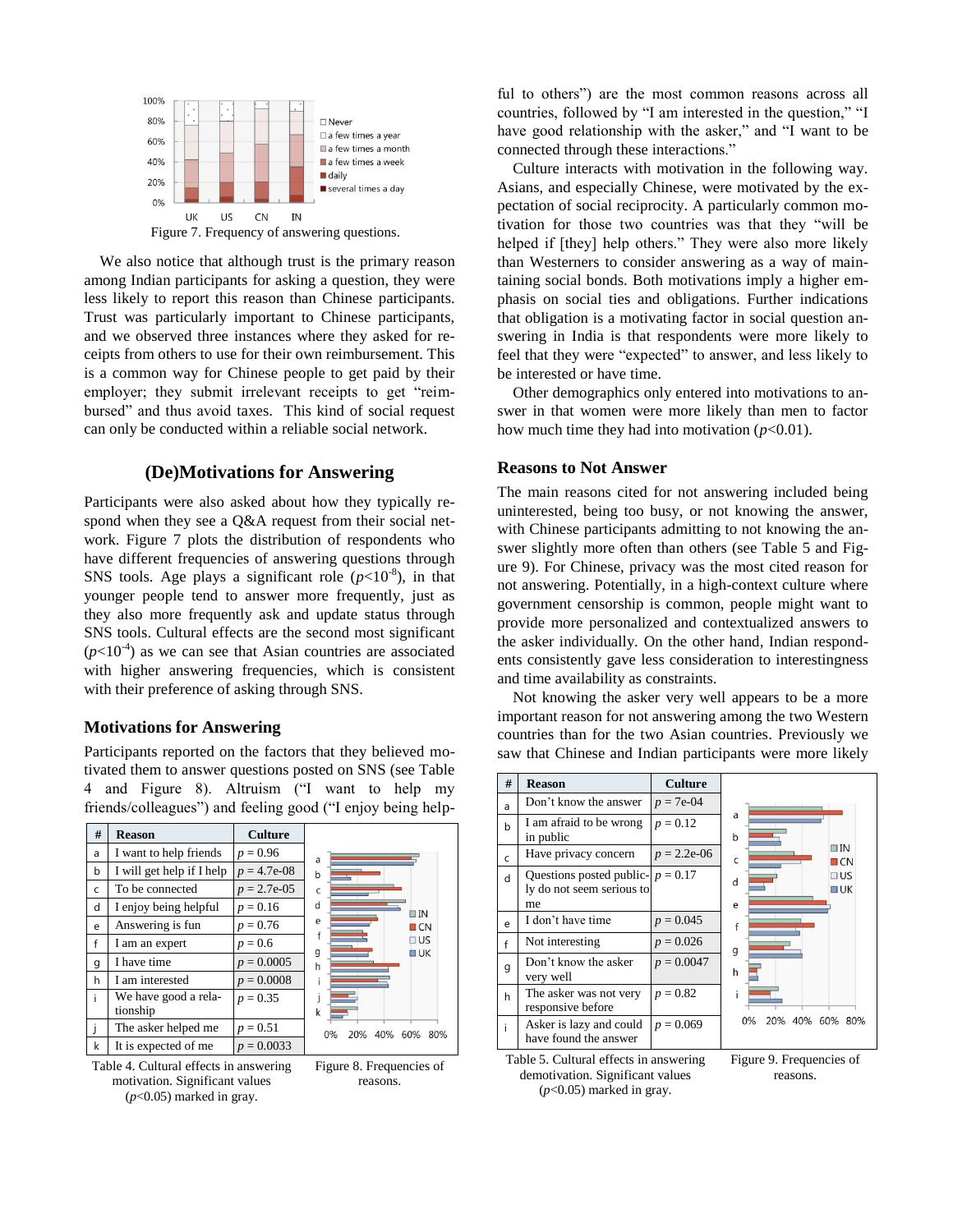

Figure 10. Examples of Q&A method comparison.

to answer to develop connections and build reciprocity, and this may lead them to be more likely to want to build social capital by replying to their weak ties.

We also detected a couple of gender and age differences in reasons for answer avoidance. Women were more likely to consider privacy an issue  $(p<0.001)$ , and the strength of tie was less important to older individuals  $(p<0.01)$ .

## **SNS as Social Q&A Tools**

Although in this paper we have focused on the use of status message updates for question asking, there are many other ways people can ask questions of their social network. We asked our participants to share their preferences for different approaches, and observed that Asian users tended to adopt emerging SNS tools for social Q&A while people from the United States and the United Kingdom tended to stick to more traditional communication tools such as faceto-face, phone calls, and email. In terms of preference, participants rated their frequencies of using a variety of method on a six-level scale, from "never" to "multiple times a day." As shown in Table 6, people reported different frequencies of using these Q&A methods across countries, and cultural differences were consistently large. Figure 10 shows example plots that compare the frequencies across countries for a few selected Q&A methods, and the pattern seen generally holds for other methods as well.

Less significantly, demographic variables also affected participants' preference for Q&A methods. Age is often related to lower frequency of using each method. Gender sometimes matters as well; for example, females prefer public forums while males prefer private forums and Q&A sites.

## **Discussion**

Online social networking services have enabled and extended people's ability to ask questions of their social net-

| <b>Method</b>                                                     | <b>Culture</b> | Gender | Age     | Job-nature | Job-role  |  |  |
|-------------------------------------------------------------------|----------------|--------|---------|------------|-----------|--|--|
| F2F                                                               | 2.35e-12       | 0.8    | 0.0054  | 0.0021     | 0.049     |  |  |
| Phone                                                             | 0.038          | 0.83   | 0.83    | $3.0e-09$  | $5.6e-10$ |  |  |
| Email                                                             | 0.0            | 0.21   | 0.74    | 0.013      | 0.51      |  |  |
| <b>IM</b>                                                         | $1.6e-07$      | 0.56   | 0.84    | 0.0074     | 0.23      |  |  |
| <b>SNS</b> status                                                 | $1.9e-06$      | 0.32   | 0.00093 | 0.031      | 0.45      |  |  |
| Microblog                                                         | $6.6e-07$      | 0.04   | 0.0018  | 0.013      | 0.77      |  |  |
| <b>IM</b> status                                                  | 0.0            | 0.56   | 0.083   | 0.088      | 0.085     |  |  |
| O&A sites                                                         | $6.4e-13$      | 0.044  | 0.30    | 0.57       | 0.018     |  |  |
| Public forums                                                     | $5.6e-14$      | 0.0033 | 0.082   | 0.014      | 0.014     |  |  |
| Private forums                                                    | $2.4e-09$      | 0.0038 | 0.97    | 0.32       | 0.31      |  |  |
| p-value for each predictor variable in regression model is listed |                |        |         |            |           |  |  |

Table 6. Differences in Q&A method preference.

works. In this study we have shown that culture plays an important role in the frequency, motivation, and content of Q&A initiated via SNS status messages. This high-level finding suggests it is important that designers be aware of cultural boundaries when building social knowledge sharing and social search systems. In fact, we find that culture accounts for more of the variance in individual behavior than demographic variables such as age and gender. These differences exist despite the strong similarities of our study population across countries, with all participants coming from similar job roles, working for the same company, and sharing the same rates of posting status updates via SNS.

 One difference we observed that the propensity to use status updates to ask questions was greater in the two Asian countries we studied, China and India, than in the two Western countries, the United States and the United Kingdom. Users in the Asian countries attached more importance to receiving answers, potentially because of the difference in types of questions asked; Chinese and Indian users were more likely to post professional networking questions in their status updates, but less likely to post questions for fun or to post rhetorical questions. Of the two Asian countries, Chinese users were even less likely to pursue fun in asking questions than Indians, reflecting their prevention regulatory focused culture.

Information seeking conducted via question asking is particularly likely to result in finding information that is subjective and context-aware. Additionally, the process is flexible and supports multitasking with rich social functions. These all cater to Asian users' specific need for both information and social utility. Indeed, we observed that individuals in China and India chose social search over search engines because by providing context it garnered them the subjective opinions they prefer to obtain from their social network.

Possibly because of all the reasons mentioned above, our Asian respondents were particularly likely to find social Q&A through SNS to be a convenient and efficient way to seek information. Beyond convenience, users in China and India tended to engage in social Q&A to enhance social connections and encourage future reciprocity. All these suggest that Asian users weave more social elements in